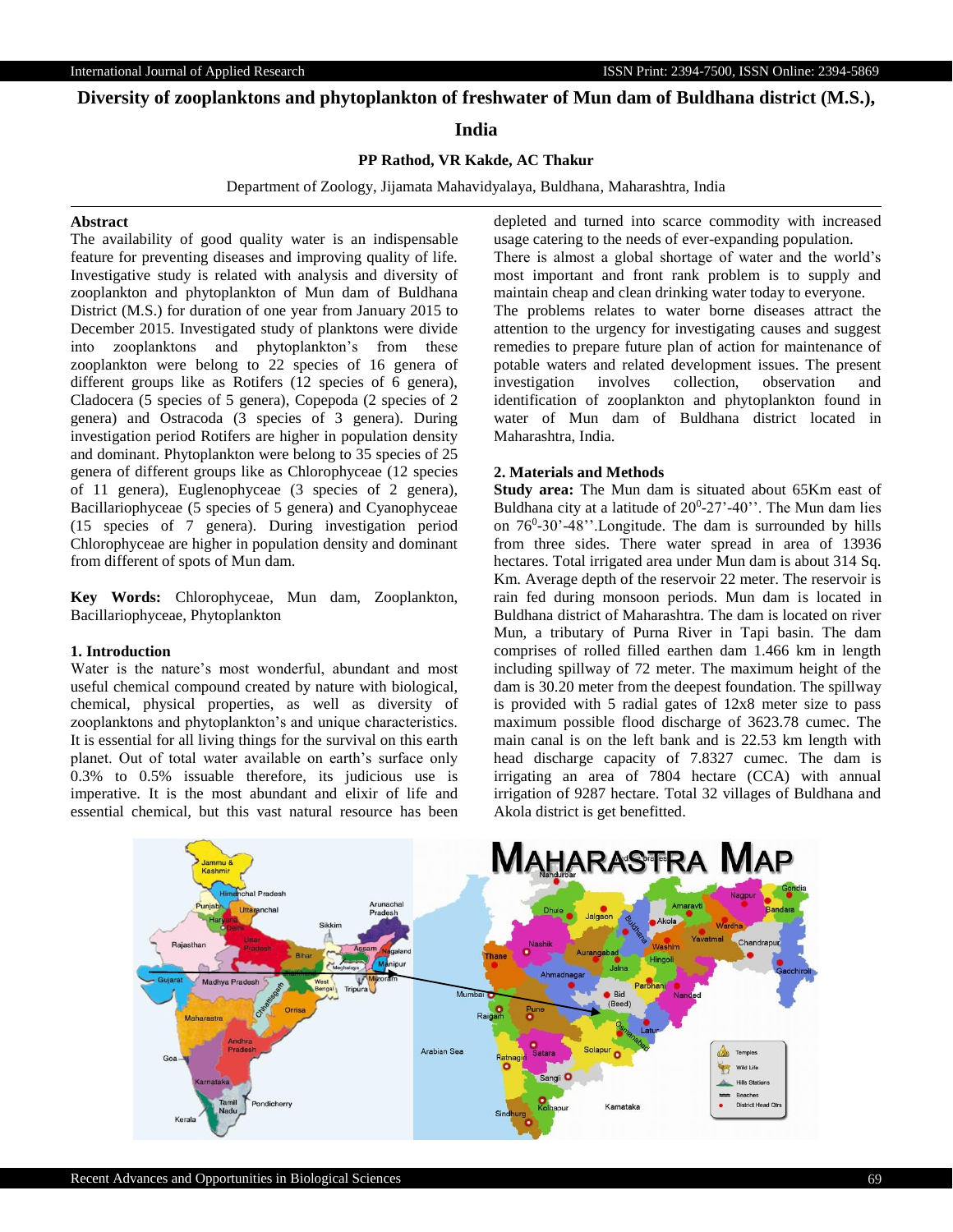

**Fig 1:** Map showing the location of Mun Dam Dist. Buldana

**Sample Collection and Analysis:** Monthly collections of water samples were collected from sampling site for one complete year from January 2015 to December 2015. Samples are collected from sampling sites on months first week at 7.00 a.m. to 10.00 a.m. Plankton net of bolting silk no. 25 was used for sampling purpose. Samples were taken at mid-stream 0.5 to 1 m below the surface of water. Plankton samples were collected, fixed and preserved in 5% formalin. Samples were observed under light microscope at  $40 - 100X$ resolution power and identified up to genus and species level with the help of books and keys  $[1, 2]$ .

# **3. Result and Discussion**

### **Zooplankton**

In present investigation zooplankton were belong to 22 species of 16 genera of different groups like as Rotifers (12 species of 6 genera), Cladocera (5 species of 5 genera), Copepoda (2 species of 2 genera) and Ostracoda (3 species of 3 genera). During investigation period Rotifers are higher in population density and dominant. Over that Copepods are showing less population in the study period. Kumar et al  $[3]$ reported similar findings from Yamuna River at Kalpi. Registered Zooplankton were belong to 22 species of 16 genera of different groups like as Protozoa (3 species of 3 genera), Rotifera (12 species of 6 genera), Cladocera (5species of 5 genera) and Copepoda (2 species of 2 genera). Sontakke et al  $\overline{[4]}$  reported the zooplankton diversity has a total 25 species of zooplankton were recorded in which rotifers were more abundant with 11 species followed by copepods and cladocerans 6 species each and 2 species of Ostracods.

|  |  |  |  |  |  |  |  |  | Table 1: Monthly population density of Zooplankton from Mun Dam of Buldhana District, (M.S.) India. |  |  |  |
|--|--|--|--|--|--|--|--|--|-----------------------------------------------------------------------------------------------------|--|--|--|
|--|--|--|--|--|--|--|--|--|-----------------------------------------------------------------------------------------------------|--|--|--|

| Sr. No.        | <b>Month</b> | <b>Rotifera</b> (Org./l) | <b>Cladocera</b> $(Org. / l)$ | Copepoda $(Org./l)$ | <b>Ostracoda</b> (Org./l) |
|----------------|--------------|--------------------------|-------------------------------|---------------------|---------------------------|
| 1              | Jan. 2015    | 27                       | 31                            | 10                  | 08                        |
| 2              | Feb. 2015    | 33                       | 42                            | 17                  | 11                        |
| 3              | Mar. 2015    | 45                       | 65                            | 29                  | 17                        |
| $\overline{4}$ | Apr. 2015    | 59                       | 85                            | 45                  | 21                        |
| 5              | May 2015     | 98                       | 81                            | 66                  | 27                        |
| 6              | Jun. 2015    | 111                      | 69                            | 33                  | 32                        |
| 7              | Jul. 2015    | 27                       | 10                            | 25                  | 05                        |
| 8              | Aug. 2015    | 09                       | 06                            | 07                  | 04                        |
| 9              | Sep. 2015    | 28                       | 09                            | 08                  | 07                        |
| 10             | Oct. 2015    | 56                       | 18                            | 13                  | 13                        |
| 11             | Nov. 2015    | 36                       | 32                            | 29                  | 18                        |
| 12             | Dec. 2015    | 31                       | 26                            | 43                  | 10                        |
| $Total =$      |              | 560                      | 474                           | 325                 | 173                       |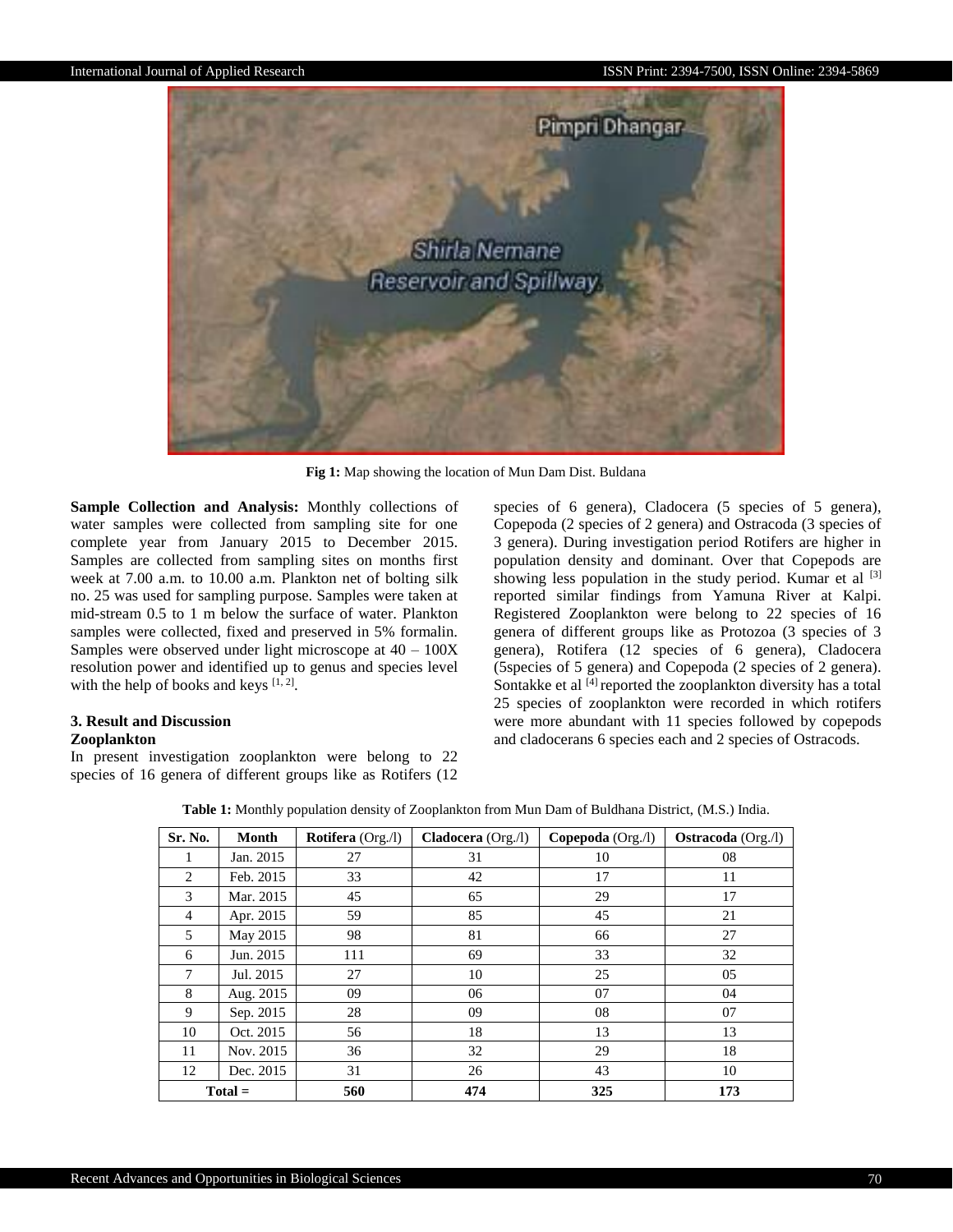

**Figure 2:** Monthly population density of Zooplankton from Mun Dam of Buldhana District, (M.S.) India.

### **Phytoplankton**

In present investigation phytoplankton were belong to 35 species of 25 genera of different groups like as Chlorophyceae (12 species of 11 genera), Euglenophyceae (3 species of 2 genera), Bacillariophyceae (5 species of 5

genera) and Cyanophyceae (15 species of 7 genera). During investigation period Chlorophyceae are higher in population density and dominant. Over that Euglenophyceae are showing less population in the study period. Similar results was found to Kumar *et al* [3] reported phytoplankton diversity, chlorophyceae (12 species of 11 genera), Euglenophyceae (3 species of 2 genera), Bacillariophyceae (5 species of 5 genera), and Cyanophyceae (15 species of 7 genera) from Yamuna River at Kalpi. S. U. Kadam et al <sup>[5]</sup>. reported findings on phytoplankton diversity of reservoirs in Parbhani District, Maharashtra, India they find 37 species of Chlorophyceae, 47 species of Cyanophyceae, 34 species of Bacillariophyceae, 07 species of Euglenophyceae, and 04 species of Dinophyceae. Bamane *et al* [6] studied on phytoplankton diversity of Upvan-lake, Thane, Maharashtra, India reported in his investigation phytoplankton species of Chlorophyta are 13 species, Bacillariophyta 05 species, and Cyanophyta are 02 species.

|  |  | Table No. 2- Monthly population density of Phytoplankton from Mun Dam of Buldhana District, (M.S.) India |
|--|--|----------------------------------------------------------------------------------------------------------|
|--|--|----------------------------------------------------------------------------------------------------------|

| Sr. No.   | Month     | Chlorophyceae (Org./l) | <b>Euglenophyceae</b> (Org./l) | Bacillariophyceae (Org./l) | Cyanophyceae (Org./l) |
|-----------|-----------|------------------------|--------------------------------|----------------------------|-----------------------|
|           | Jan. 2015 | 67                     | 08                             | 51                         | 38                    |
| 2         | Feb. 2015 | 85                     | 14                             | 53                         | 60                    |
| 3         | Mar. 2015 | 129                    | 18                             | 66                         | 81                    |
| 4         | Apr. 2015 | 145                    | 27                             | 70                         | 93                    |
| 5         | May 2015  | 177                    | 33                             | 83                         | 113                   |
| 6         | Jun. 2015 | 203                    | 41                             | 28                         | 109                   |
|           | Jul. 2015 | 41                     | 08                             | 14                         | 31                    |
| 8         | Aug. 2015 | 11                     | 06                             | 08                         | 12                    |
| 9         | Sep. 2015 | 32                     | 09                             | 12                         | 22                    |
| 10        | Oct. 2015 | 85                     | 19                             | 45                         | 67                    |
| 11        | Nov. 2015 | 101                    | 29                             | 65                         | 69                    |
| 12        | Dec. 2015 | 78                     | 16                             | 57                         | 46                    |
| $Total =$ |           | 1154                   | 228                            | 552                        | 741                   |



**Figure 3:** Monthly population density of phytoplankton from Mun Dam of Buldhana District, (M.S.) India

## **4. Conclusion**

The present investigation has been focused on plankton's diversity including zooplankton and phytoplankton of Mun dam water with specific environmental associations. Our results will help for assessing the potable nature of dam water. This investigation also focuses on reducing the water pollution due to human activity and helps in improve social and cultural importance of dam and its scenario.

## **5. Acknowledgement**

Authors are thankful to the Interdisciplinary Research Laboratory of Department of Zoology Jijamata Mahavidyalaya, Buldhana for providing research facilities. Also thankful to local fishermen of Pimpri Dhangar helped us in collection of water samples from different spots and depths and gratefully acknowledged.

## **6. References**

- 1. Patterson DJ. Free-living Freshwater Protozoa, Manson Publishing Ltd 73 Corringham Road, London NW1 7DL. 1998.
- 2. Adoni AD. Work book on limnology. Pratibha Publications, Sagar (MP) 1985.
- 3. Kumar M, Khare PK. Diversity of Plankton and their Seasonal Variation of Density in the Yamuna River at Kalpi, District Jalaun (U.P.) India. Journal of Global Biosciences. 2015; 4(7):2720-2729.
- 4. Sontakke G, Mokashe S. Diversity of zooplankton in Dekhu Reservoir from Aurangabad, Maharashtra.,

### International Journal of Applied Research **ISSN Print: 2394-7500, ISSN Online: 2394-5869**